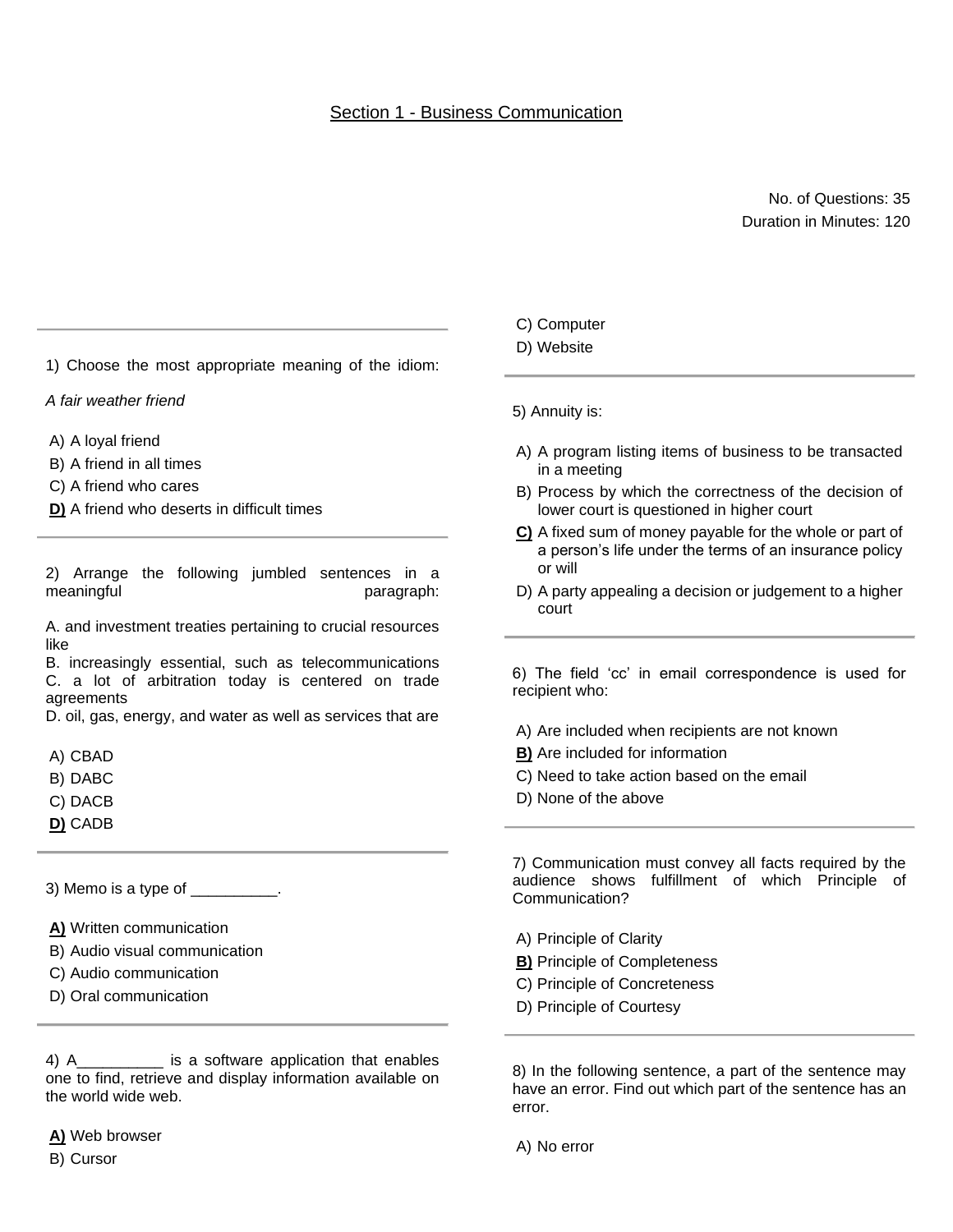B) The restaurant was full

C) and the waiters were

**D)** hurrying to and from

9) A communication follows the organizational hierarchy and chain of command.

- A) Wheel
- B) Circuit
- **C)** Chain
- D) Vertical

10) The financial statement generally prepared at the end of the financial year showing assets, liabilities and net worth of an organisation is called:

**A)** Balance sheet

- B) Profit and loss account
- C) Revaluation statement
- D) Bank account

11) A \_\_\_\_\_\_\_\_\_\_ helps the reader to find out in the first instance what the contents of the letter are.

- A) Letterhead
- B) Salutation
- C) Special markings
- **D)** Subject line

12) The specialised or technical words used in specific fields is called:

**A)** Jargon

- B) Codes
- C) Terms
- D) Intranet

13) A/An \_\_\_\_\_\_\_\_\_\_ is a form of online journal that allows text, images, video clips and links to websites to be displayed as a webpage and also allows comments to be posted by readers.

- A) Instant messaging
- B) Email
- **C)** Blog
- D) Forum

14) In the process of communication, the idea is \_\_\_\_\_\_\_\_\_\_\_ with suitable words, charts or symbols for transmission.

- A) Decoded
- **B)** Encoded
- C) Transmitted
- D) Received

15) Give Synonym for the word: *Ephemeral*

- A) Huge
- B) Messy
- **C)** Short-lived
- D) Deadly

Read the following passage and answer the questions that follow:

It was during one of the most dreadful smallpox epidemic in England that Edward Jenner, a country doctor, made a: Discovery which was to alter the course of history. Jenner noticed that the disease seldom struck those who lived in rural areas and worked around cattle. Most farmers and dairy workers had contracted cowpox and had recovered with nothing more serious than a pustule which left a scar. This observation led Dr: Jenner to think: Why not vaccinate people with cowpox to protect them from smallpox? On May 14, 1876, Dr. Jenner took a healthy boy, James Phillips, to a dairy maid, Sarah Nelmes, who had a cowpox pustule on her hand resulting from an infection from her master's cow. Dr. Jenner made two shallow cuts on James Phillip's arm and inoculated them with matter taken from the cowpox sore. A pustule developed on the boy's arm formed a scab and healed. In July of the same year Dr. Jenner inoculated James with matter from a smallpox pustule. During the next two weeks, the doctor watched for signs of smallpox. They did not develop. The vaccination was successful. Dr. Jenner wrote a paper explaining his method of vaccination. At first the doctors were hostile and would not listen to a ridiculous procedure. Many people from towns organized anti vaccination campaigns. Gradually, however, the doctors and their patients accepted vaccination.

16) On the onset, other Doctors were hostile towards Dr. Jenner's method of vaccination because:

A) It was very expensive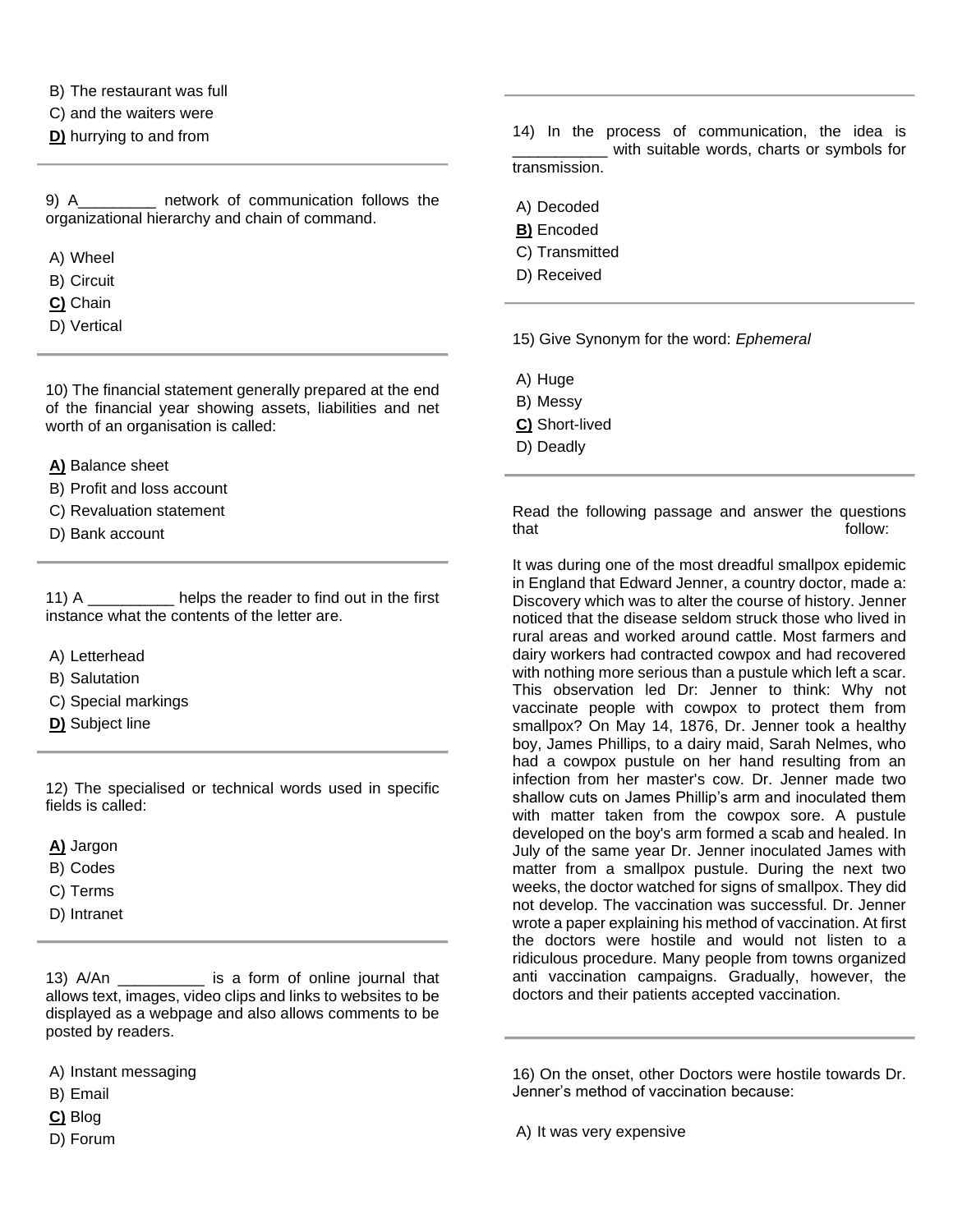- B) It was against the medical laws
- C) It was life threatening
- **D)** It was a ridiculous procedure

17) The fact that Edward Jenner was a country doctor, was important in the discovery of smallpox vaccine, because:

- A) he had enough time to pursue his research in the rural areas
- **B)** he noticed that the disease seldom struck people who worked around the cattle
- C) he noticed that the disease was prevalent where people worked around cattle
- D) he found that he could convince rural people more easily than city people
- 18) Dr. Jenner made his experiment on a healthy boy who:
- A) was paid for it
- B) could not be relieved of his mark of pustule
- C) died after experimentation
- **D)** developed the signs of pustule on his body when he was injected the matter of cowpox
- 19) Dr. Jenner was successful as cowpox virus produces:
- **A)** a mild infection in humans which is enough to produce active immunity
- B) no infection in humans
- C) a mild infection in humans which is not enough to produce active immunity
- D) severe infection in humans resulting in deaths

20) \_\_\_\_\_\_\_\_\_\_\_\_\_ is used to disseminate information to a large number of employees within the organization.

- A) Memorandum
- B) Formal letter
- C) Office order
- **D)** Office circular

21) A \_\_\_\_\_\_\_\_\_\_\_\_\_ is used to separate two or more independent clauses that are placed together and which are of equal importance in the sentence.

- A) Hyphen
- **B)** Semi colon
- C) Full stop
- D) Comma

22) Choose the appropriate article to fill in the blank in the sentence **given below:** 

They put up their tent under \_\_ stars and went to sleep.

**A)** The B) No article C) An

D) A

23) A Business report includes the following elements:

- A) Key findings, salutation, body, subject line
- B) Executive summary, subject line, conclusion, salutations
- C) Subject line, body, complimentary close, conclusion
- **D)** Executive summary, body, key findings, conclusion

| 24)<br>Listening<br>communication.                              | is is | the | part | Ωf |
|-----------------------------------------------------------------|-------|-----|------|----|
| A) Channel<br><b>B)</b> Receiving<br>C) Feedback<br>D) Delivery |       |     |      |    |
|                                                                 |       |     |      |    |

25) \_\_\_\_\_\_\_\_\_\_\_\_\_ is a type of communication flow which usually takes place between people of same status/level of hierarchy in the organisation.

- A) Upward flow
- **B)** Horizontal flow
- C) Downward flow
- D) Diagonal flow

26) Emails can be filtered using the\_\_\_\_\_\_option which prevents the unwanted emails from entering the inbox.

- A) Junk mail
- B) Trash
- **C)** Spam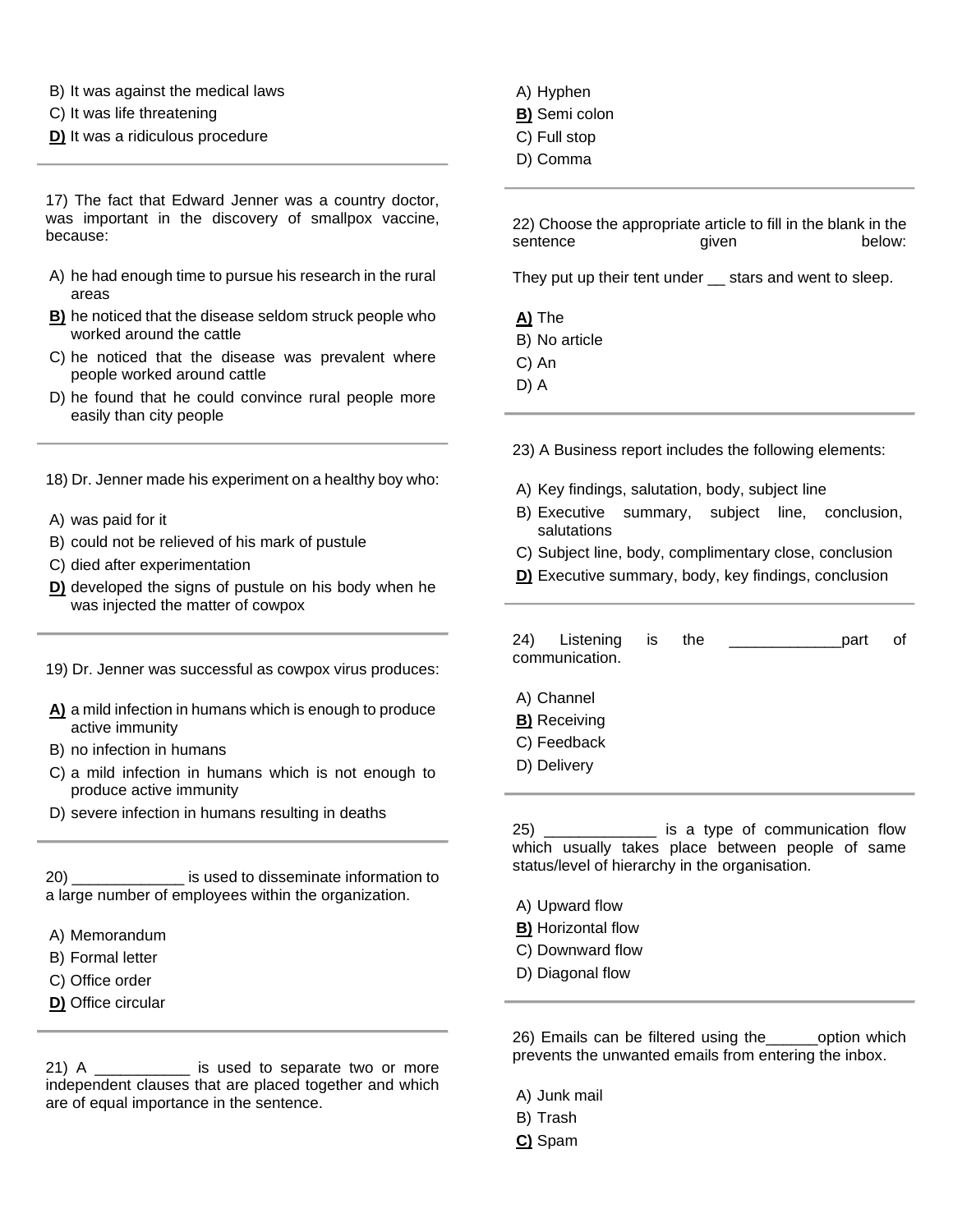D) All of the above

27) MIS stand for:

A) Management Information status

- **B)** Management Information system
- C) Monthly Infotainment system
- D) Management Intelligence system

28) The choice of means and mode of communication depends on:

A) Nature of message

- **B)** All of the above
- C) Distance involved
- D) Organisation size and policy
- 29) Complete the following sentence:

The reward was not commensurate \_\_\_\_\_\_\_\_\_\_\_ the work done by us.

A) order

- B) for
- **C)** with
- D) on

30) The phrase *ab initio* means:

**A)** From the beginning

- B) From the end
- C) Forever
- D) From the origin

31) Give Antonym for the word: *Extravagant*

- A) Broad
- B) Lavish
- **C)** Economical
- D) Inaccurate

32) Which one of the following is the odd word out?

A) Slumber

**B)** Shabby

- C) Sleepy
- D) Drowsy

33) The amount of money left over after accounting for expenses is known as:

- A) Principal
- B) Interest
- C) Loss
- **D)** Profit

34) The \_\_\_\_\_\_\_\_\_ helps the company to communicate within the organisation.

**A)** Intranet

- B) Internet
- C) Instant messaging
- D) SMS

35) Choose the correct spelling:

- A) Abcense
- B) Abcance
- C) Absance
- **D)** Absence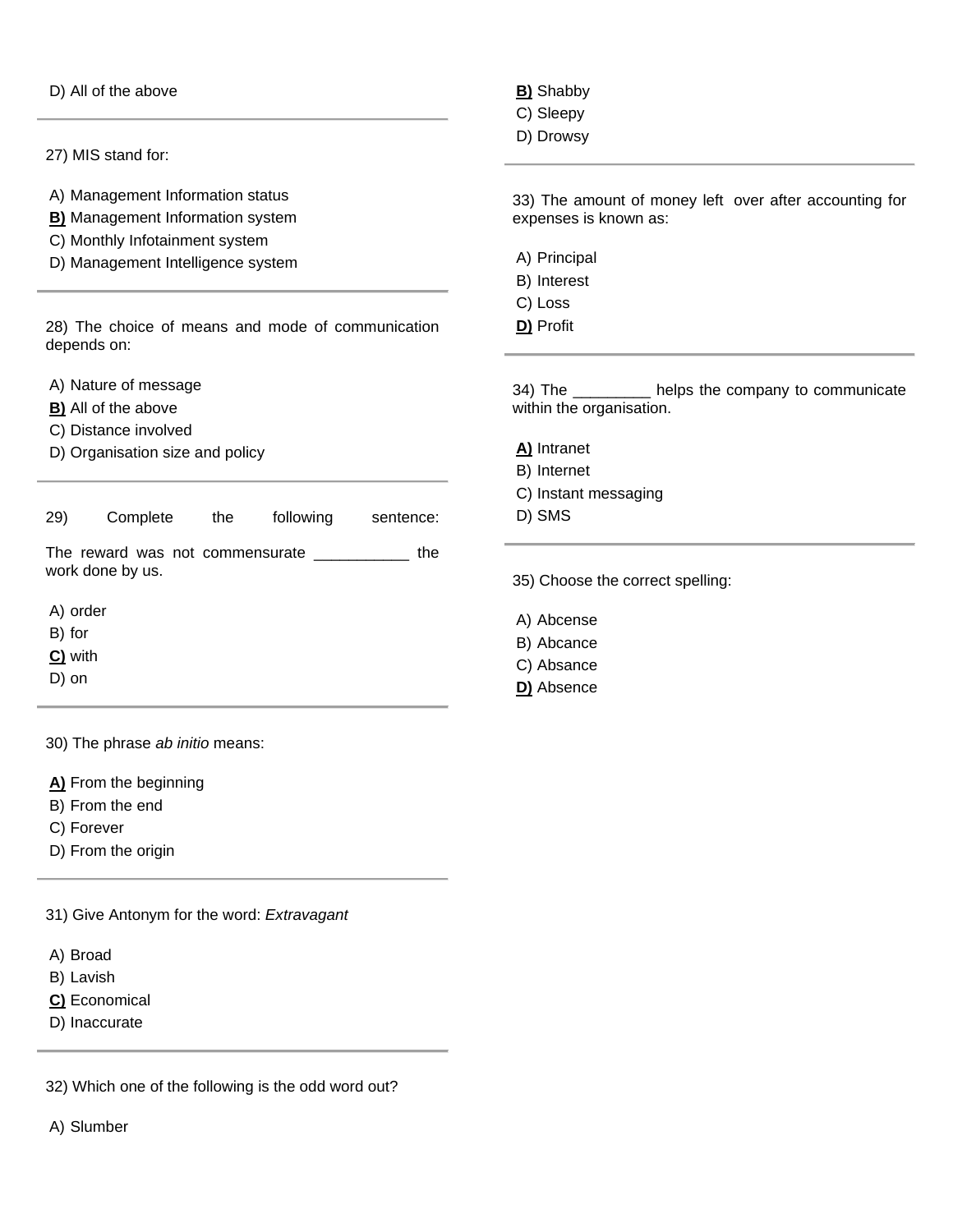### Section 2 - Legal Aptitude and Logical Reasoning

No. of Questions: 35 Duration in Minutes: 120

36) A correct clock shows 9 o'clock in the morning. Through how many degrees will the hour hand rotate when the clock shows 3 o'clock in the afternoon?

A) 160°

B) 150°

C) 144°

**D)** 180°



38) Under which of the following articles of constitution of India, president can impose presidential rule in a state?

A) Article 355

- B) Article 352
- **C)** Article 356
- D) Article 360

39) Every promise and every set of promises forming the consideration for each other is called\_\_\_\_\_\_

A) An offer

B) None of above

C) A proposal

**D)** An agreement

40) Choose the word which is not similar to the other words in the group.

A) Dashboard

- **B)** Dock
- C) Fender
- D) Bonnet

| R<br>(3)<br>(1)<br>(2)<br>41)                                                                          | Ð<br>(4) |  |  |  |
|--------------------------------------------------------------------------------------------------------|----------|--|--|--|
| A) Image 1<br>B) Image 2<br>C) Image 4<br>D) Image 3                                                   |          |  |  |  |
| 42) UV, QR, MN, IJ _________? What is next in the<br>series                                            |          |  |  |  |
| <b>A)</b> EF                                                                                           |          |  |  |  |
| B) AC                                                                                                  |          |  |  |  |
| C) GK                                                                                                  |          |  |  |  |
| D) DC                                                                                                  |          |  |  |  |
| 43) In the following question, choose the correct code<br>form. If ANY = 40, MANY = 53 then MANIAC = ? |          |  |  |  |

A) 43

B) 44

**C)** 41

D) 42

44) What does Article 17 of Indian Constitution Say?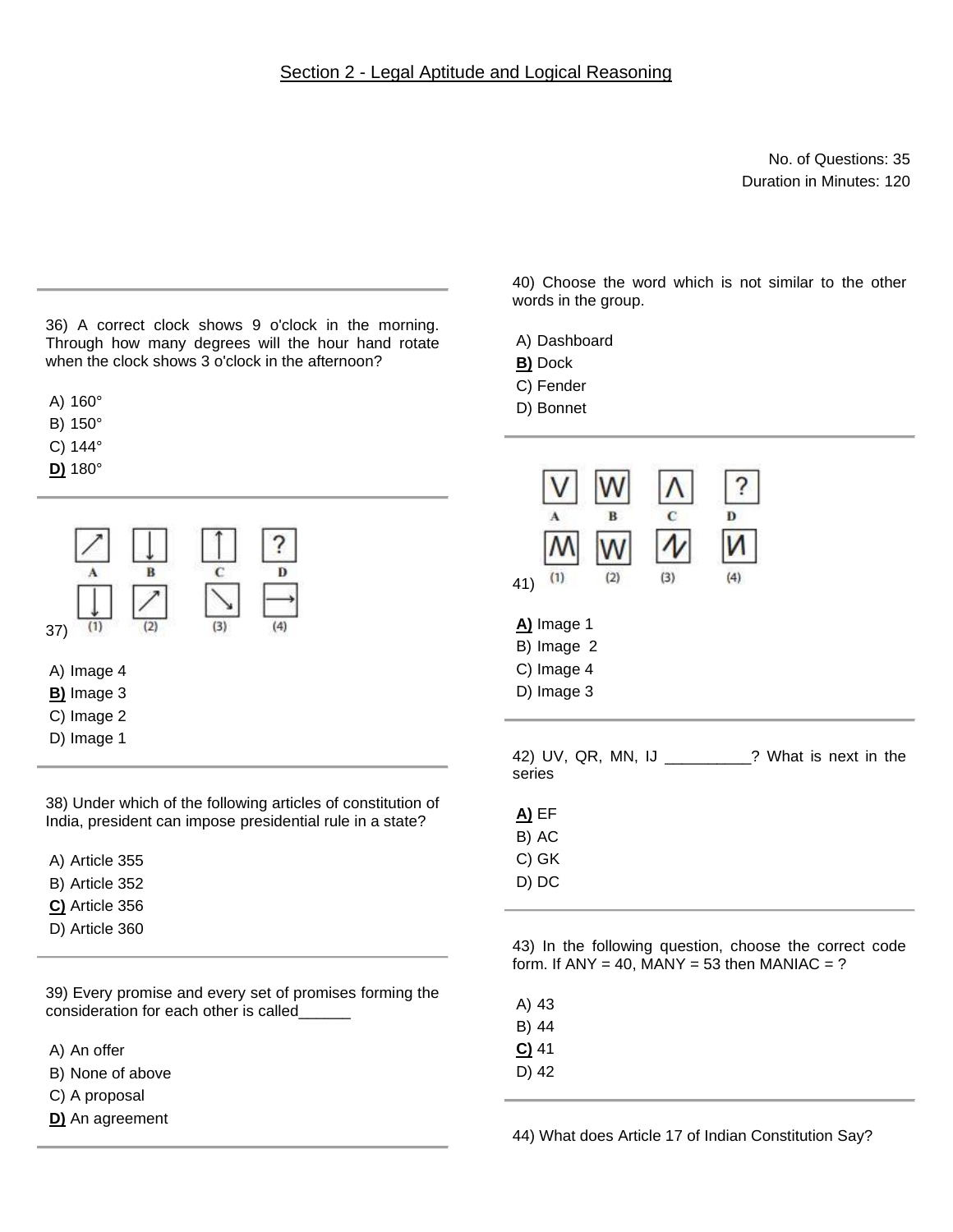A) The practice of untouchability is forbidden

- **B)** All of the above
- C) Untouchability is abolished
- D) Practice untouchability is an offence

45) If the day before yesterday was Thursday, when will Sunday be?

- **A)** Tomorrow
- B) Today
- C) Two Days after today
- D) Day after Tomorrow

46) The Tenth Schedule of Indian Constitution was added  $via$   $\qquad \qquad$ 

A) 24th Amendment Act

- B) 61st Amendment Act
- C) 85th Amendment Act
- **D)** 52nd Amendment Act

47) In order to convert a proposal into a promise the acceptance must be\_\_\_\_\_\_\_

- A) Conditional
- B) None of above
- C) Unconditional
- **D)** Absolute

48) If ACID is written as 1C3D, PAMPER is written as P1MP2R, then how will BOMBAY be written?

A) B4MB2Y

- B) B5MB2Y
- **C)** B4MB1Y

D) B3MB1Y

49) **Statement:** Some Pearls are Jewels. Some Jewels are **are** ornaments

#### **Conclusion:**

I – Some Jewels are pearls II – Some Ornaments are Jewels

A) Neither I nor II follows.

- B) Only Conclusion II follows.
- **C)** Both I and II follows.
- D) Only Conclusion I follows.

50) The Calendar for the year 2005 is the same as for the year

A) 2010 B) 2009 **C)** 2011 D) 2012

51) Who has the authority to decide the remuneration of the first auditors?

- A) The Central Government
- **B)** The board
- C) The auditors themselves
- D) The members at the general meeting

52) Which of the following is always associated with 'Justice'?

A) Diminutiveness

- B) Hypocrisy
- C) Magnaminity
- **D)** Legitimate

53) An agreement not enforceable by law is called\_\_\_\_\_\_

- A) Valid agreement
- B) None of above
- **C)** Void agreement
- D) Voidable agreement

54) If, in a language, 'one' is called 'two', 'two' is called 'three', 'three' is called 'four', 'four' is called 'five' and 'five' is called 'six'. Then what is the square of number 2?

**A)** Five

B) Four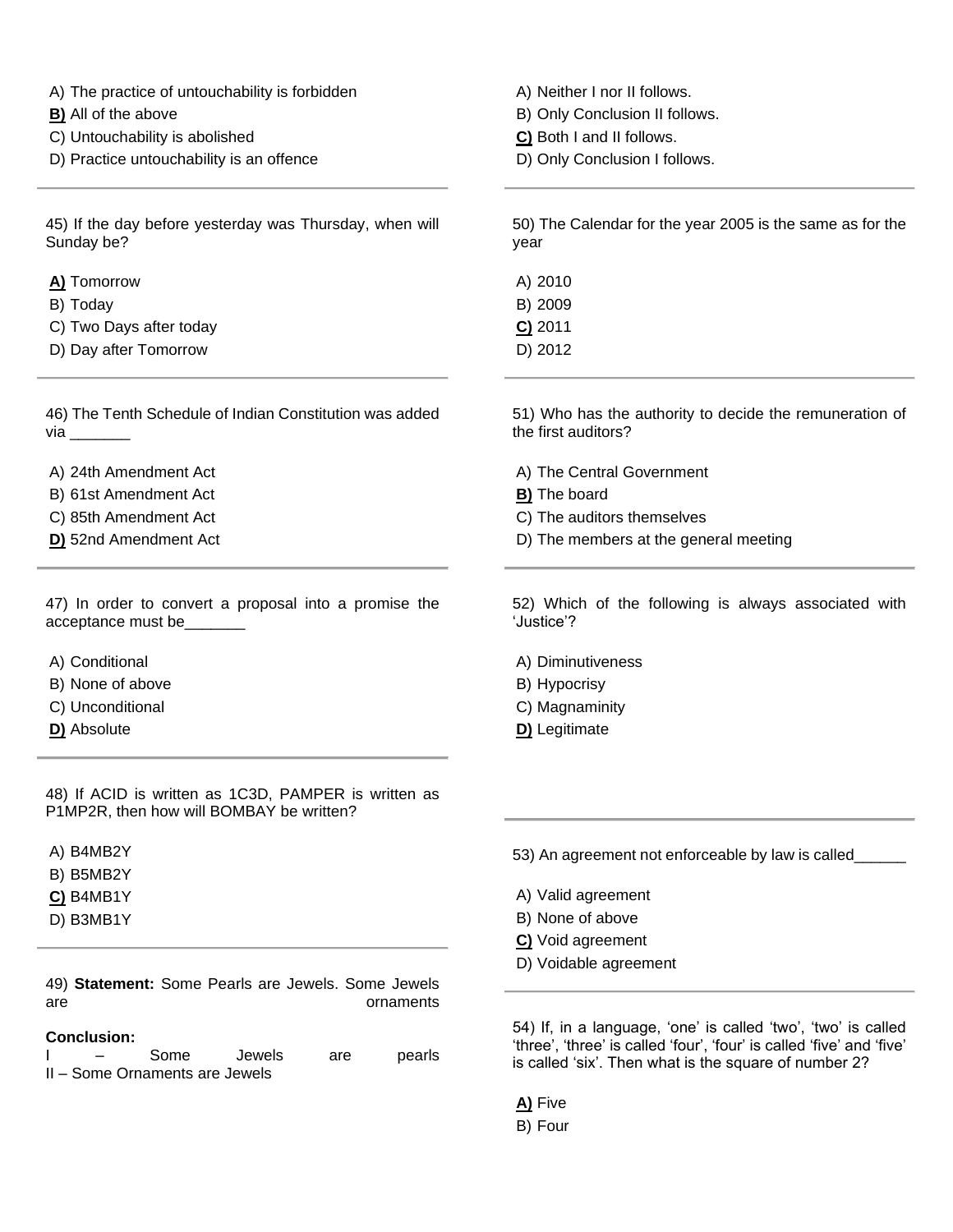C) Six D) Three

55) Which of the following is not an objective of the law of tort?

**A)** Imposition of moral blame

- B) Corrective justice
- C) Deterrence
- D) Compensation

56) What is the primary function of the law of tort?

- A) The spreading of losses throughout society
- **B)** Compensating the claimant
- C) The punishment of a wrongdoer
- D) The clarification of the human rights of parties

57) An agreement enforceable by law is called

- A) An agreement
- **B)** Contract
- C) Both (A) and (B)
- D) None of above

58) The law of contract is different from the law of tort in which way?

- A) Contracts are always written
- **B)** It generally concerns a relationship between two parties only
- C) Tort is made up predominantly of statute law
- D) It is actionable in both the civil and criminal courts

59) Ram went to shopping nine days ago. He goes to shopping only on Thursday. What day of the week is today?

- A) Tuesday
- **B)** Saturday
- C) Thursday
- D) Sunday

60) What is meant by the term 'actionable per se'?

A) Actionable at the instance of the injured party only

- B) Actionable only in the civil courts
- C) A tort of strict liability
- **D)** Actionable without proof of damage

61) When one person signifies to another his willingness to do or to abstain from doing anything with a view to obtaining the assent of that other person to such act or abstinence he is said to make a\_\_\_\_\_\_\_

**A)** Proposal

- B) None of these
- C) Promise
- D) Both (A) and (B)

62) What is the maximum number of members in a private company, as per new Companies Act, 2013?

A) 50 **B)** 200 C) 250 D) 100

63) The essential characteristics of a company are:

A) It is a separate legal entity

- B) It has a common seal
- **C)** All of the Above
- D) It has a perpetual succession

64) Pointing towards a girl, Amit said, "She is the daughter of only son of my grandfather". How is the Amit related to the girl?

- A) Father
- B) Uncle
- **C)** Brother
- D) Cousin

65) A Money Bill passed by the Lok Sabha is deemed to have been passed by the Rajya Sabha also when no action is taken by the Upper House within

A) 10 days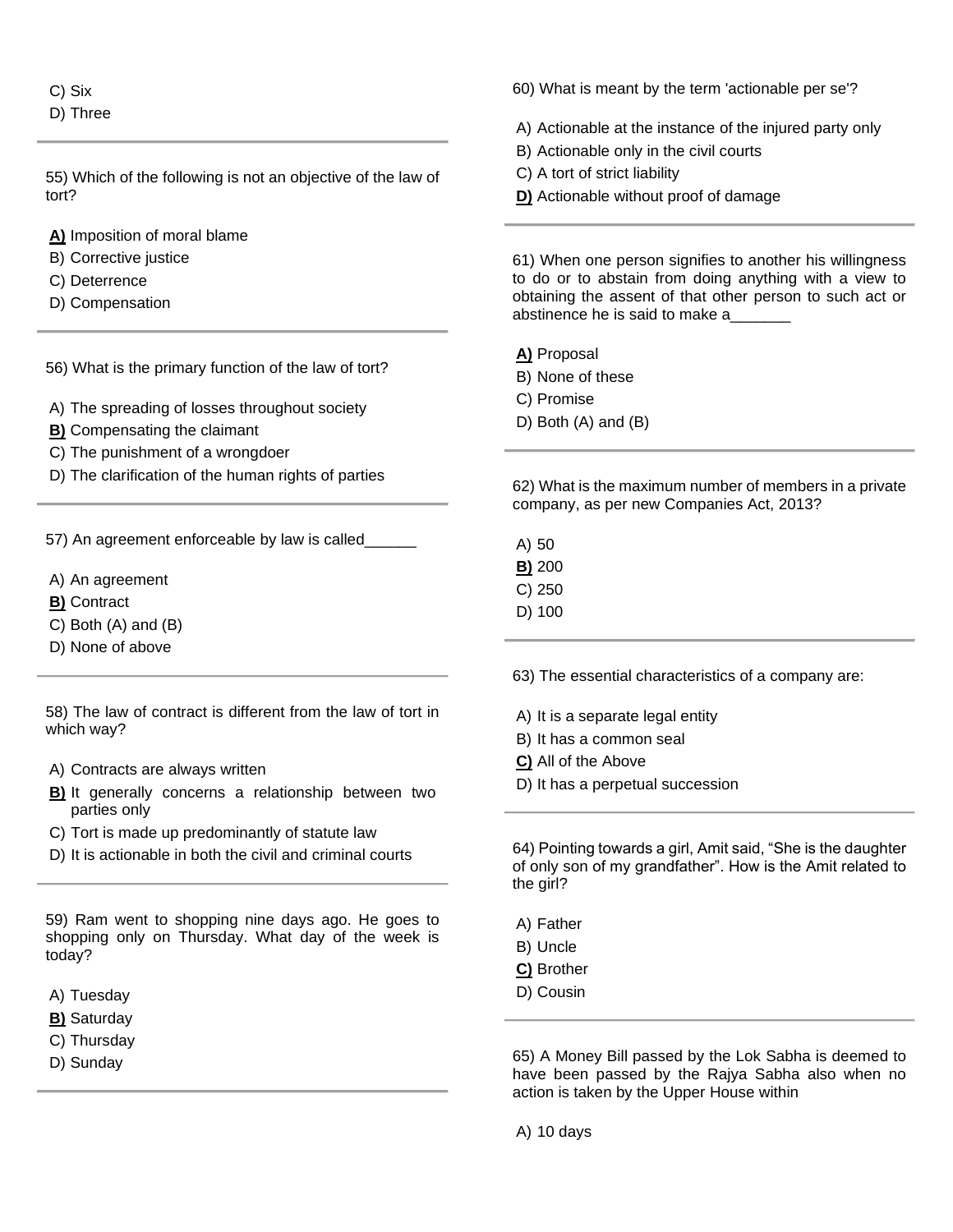|  | <b>B)</b> 14 days |
|--|-------------------|
|  | $C)$ 30 days      |
|  | D) 20 days        |

| 66) If 'dog' is called 'lion', 'lion' is called 'bison', 'bison' is<br>called 'snake', 'snake' is called 'mongoose', 'mongoose' is<br>called 'crocodile', then which one is reared as pet? |  |  |  |  |  |
|--------------------------------------------------------------------------------------------------------------------------------------------------------------------------------------------|--|--|--|--|--|
| A) Snake                                                                                                                                                                                   |  |  |  |  |  |
| B) Bison                                                                                                                                                                                   |  |  |  |  |  |
| C) Mongoose                                                                                                                                                                                |  |  |  |  |  |
| D) Lion                                                                                                                                                                                    |  |  |  |  |  |
| 67) What is next in the series - 1, 4, 8, 13, $\frac{1}{2}$<br>26                                                                                                                          |  |  |  |  |  |
| A) 15                                                                                                                                                                                      |  |  |  |  |  |
| $B)$ 20                                                                                                                                                                                    |  |  |  |  |  |
| $C$ ) 21                                                                                                                                                                                   |  |  |  |  |  |
| D) 19                                                                                                                                                                                      |  |  |  |  |  |
|                                                                                                                                                                                            |  |  |  |  |  |

68) Aruna ranked twelfth in a class of forty six. What will be her rank from the last?

A) 37 **B)** 35 C) 34

D) 33

69) Which of the following interests is not protected by the law of tort?

A) Physical safety

**B)** Loss of commercial profit due to competition

C) Reputation

D) Peaceful enjoyment of one's land

70) Who is known as the sculptor of the constitution of India?

A) V.V. Giri

B) Rajendra Prasad

C) Dr. S. Radhakrishnan

**D)** B.R. Ambedkar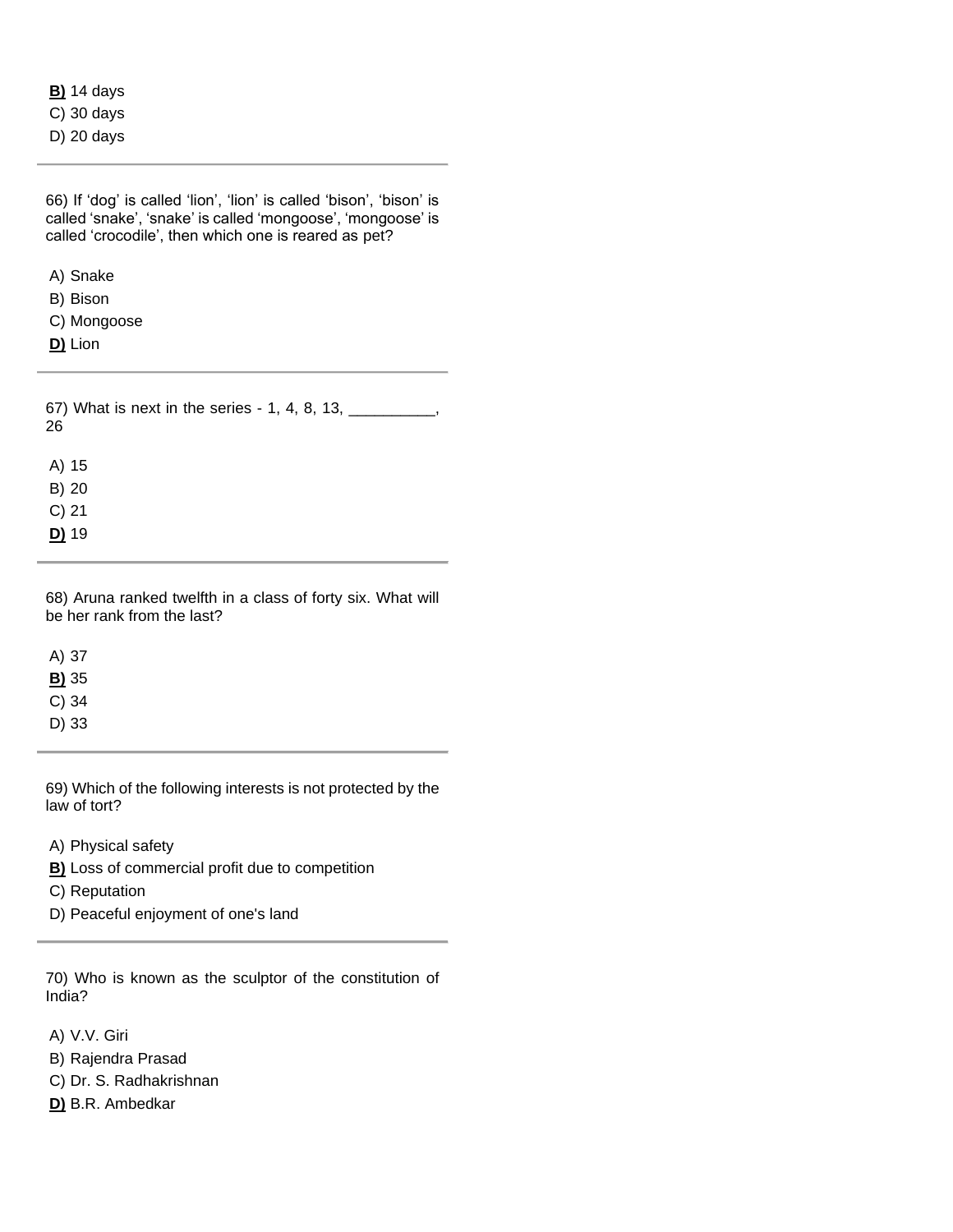## Section 3 - Economic and Business Environment

No. of Questions: 35 Duration in Minutes: 120

71) "The Products in the market are homogeneous, i.e. they are completely identical", is an assumption under which of the following forms of market competition?

A) Oligopoly

B) Monopolistic Competition

**C)** Perfect Competition

D) Duoploy

72) Which of the following is not covered under the classificaiton of banks in India?

- A) Commercial Banks
- **B)** Indigineous Money Lenders
- C) Small Finance Banks
- D) Payment Banks

73) The \_\_\_\_\_\_\_\_\_\_\_ refers to the amount of a good producers are willing to supply when receiving a certain price

- A) Quantity Procured
- B) Quantity Stored
- C) Quantity Produced
- **D)** Quantity Supplied

74) \_\_\_\_\_\_\_\_\_\_ is expenditure incurred on by business firms on a) new plants, b)adding to the stock of inventories and c) on newly constructed houses

**A)** Investment expenditure

- B) None of the above
- C) Consumption expenditure
- D) Net exports

75) \_\_\_\_\_\_\_\_\_\_ is the responsiveness of quantity demanded of a commodity to changes in one of the variables on which demand depends.

A) Elasticity of Supply

- **B)** Elasticity of Demand
- C) Elasticity of Storage
- D) Elasticity of Production

76) What is the formula to compute Operating Surplus?

- **A)** Gross Value added at Factor Cost Compensation of Employees – Depreciation
- B) Gross Value Added at Factor Cost + Compensation of Employees + Depreciation
- C) Gross Value Added at Market Price Compensation of Employees
- D) Gross Value Added at Factor Cost Compensation of Employees + Depreciation

77) \_\_\_\_\_\_\_\_ is an index of price changes of goods and services included in GDP.

- **A)** GDP Deflator
- B) GDP Inflator
- C) GDP Multiplier
- D) GDP Accelerator

78) Which of the following is not a bottleneck in entrepreneurial growth?

- A) A small or non existent network
- **B)** Proper Planning
- C) Lack of Money
- D) Too much noise

79) Which of the following is not covered under types of elasticity of demand?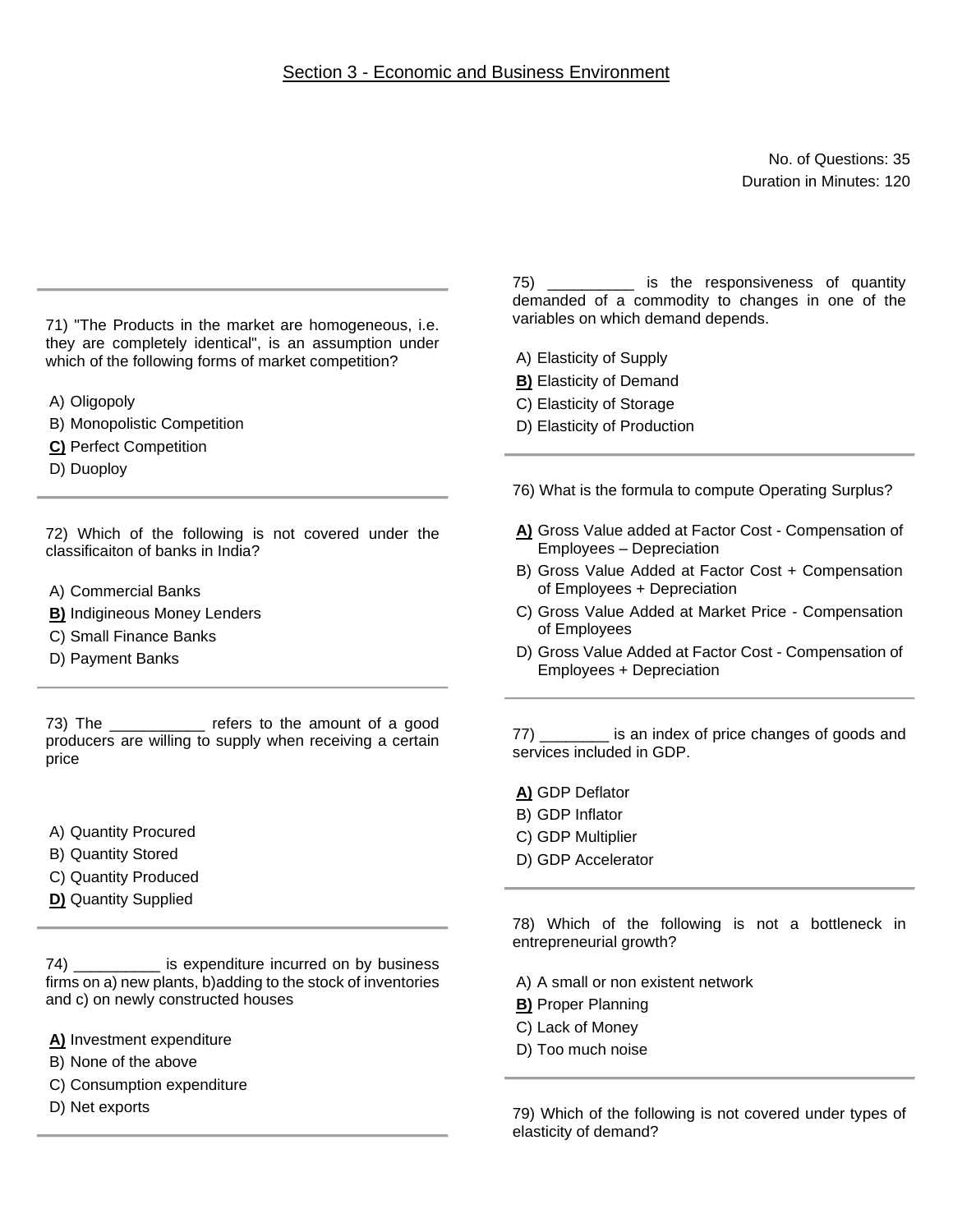- A) Price elasticity of demand
- B) Income elasticity of demand
- C) Cross elasticity of demand
- **D)** Production elasticity of demand

80) \_\_\_\_\_\_\_ of the Indian Constitution requires the government to present to Parliament a statement of estimated receipts and expenditure in respect of every financial year.

- A) Article 110
- B) Article 80
- C) Article 90
- **D)** Article 112

81) When a small change in price of a product causes a major change in its demand, it is said to be \_\_\_\_\_\_\_\_\_\_\_\_\_

- A) Relatively Elastic Demand
- B) Perfectly Inelastic Demand
- C) Relatively Inelastic Demand
- **D)** Perfectly Elastic Demand

82) The first Indian Union Budget was presented by $\_\_$ 

- A) Mr.Dalhousie
- **B)** Mr.James Wilson
- C) Mr.Fedrick Taylor
- D) Mr.Henry Fayol

83) No change in fashion is assumption of which law of economics?

A) Law of Diminishing Marginal Utility

- **B)** Law of Demand
- C) Law of Supply
- D) Law of Variable Proportions

84) was launched under Ayushman Bharat in September 2018

- **A)** National Health Protection Scheme
- B) National Health Promotion Scheme
- C) National Health Performance Scheme

D) National Hygiene Promotion Scheme

85) \_\_\_\_\_\_\_\_ gives power to the government to withdraw funds from the Consolidated Fund of India for meeting expenditure during the financial year.

- A) Finance Bill
- B) Constitutional Amendment Bill
- C) None of the above
- **D)** Appropriation Bill

86) In World Bank's Doing Business Report, 2019, India secured

- A) 120th rank
- B) 90th rank
- C) 60th rank
- **D)** 77th rank

87) \_\_\_\_\_\_\_\_\_\_ account for flows of those transactions where the government is merely acting as a banker

- A) Consolidated Fund
- B) Contingency Fund
- C) None of the above
- **D)** Public Account

88) The Problem of Double Counting may arise in which of the following methods of calculating national income?

- A) Income Method
- B) Expenditure Method
- **C)** Product Method
- D) Profit Method

89) The formula to compute price elasticity of demand is:

- A) Percentage Change in Quantity Demanded x Percentage Change in Price
- B) Percentage Change in Quantity Demanded Percentage Change in Price
- **C)** Percentage Change in Quantity Demanded / Percentage Change in Price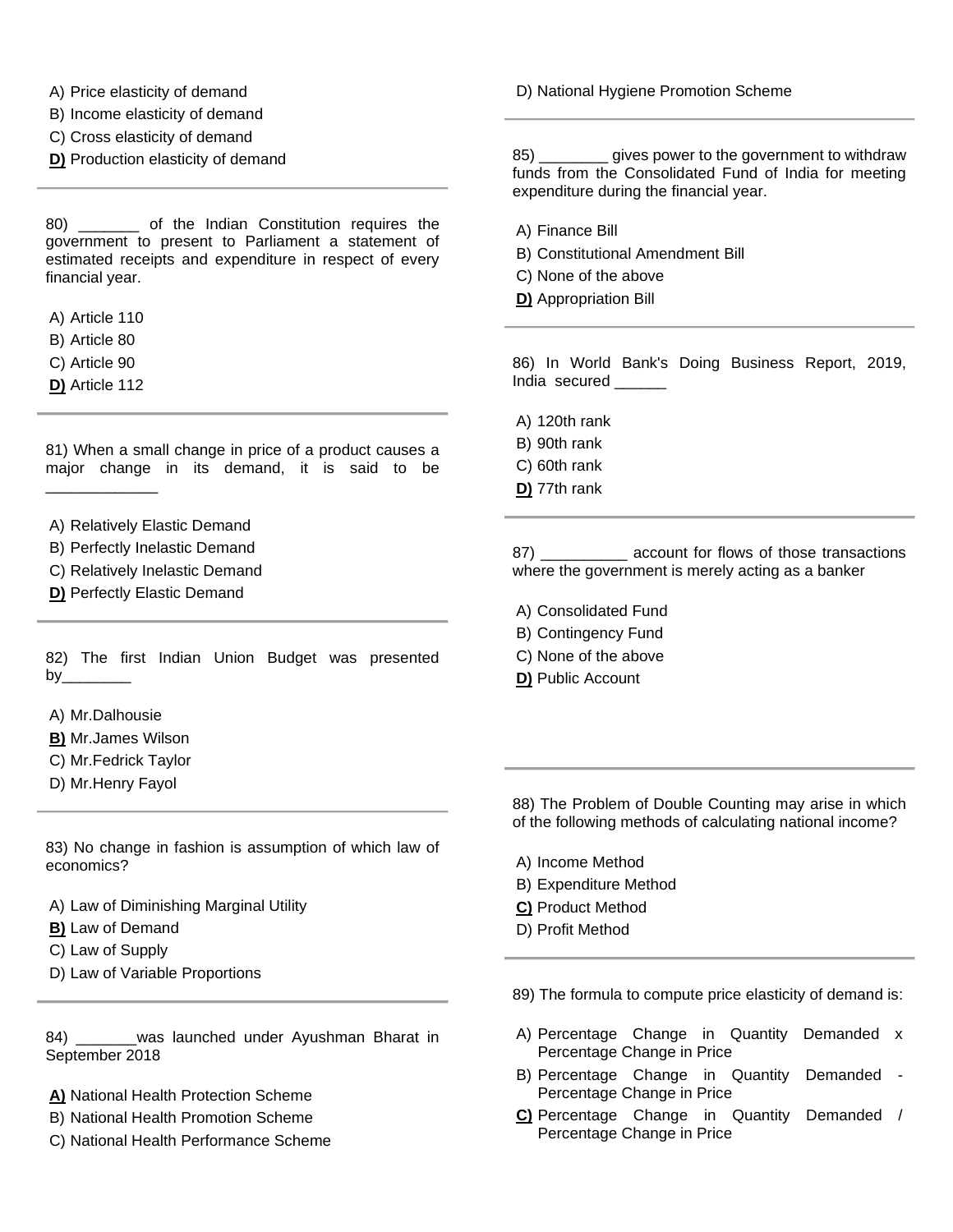D) Percentage Change in Quantity Demanded + Percentage Change in Price

90) The primary objective of \_\_\_\_\_\_\_ was to meet the challenge of skilling at scale with speed, standard and sustainability

- A) National Policy for Skill Development and Earning **Capacity**
- B) National Policy for Skill Determination and Entrepreneurship
- C) New Policy for Skill Development and Earning **Capacity**
- **D)** National Policy for Skill Development and Entrepreneurship

91) National Company Law Tribunal has been constituted under  $\_\_$ 

A) Competition Act, 2002

- B) Companies Act, 1956
- C) Indian Contract Act,1872
- **D)** Companies Act, 2013

92) "Business environment is the aggregate of all conditions, events and influence that surrounds and affect it". Who gave this definition of business environment?

- A) Harold Koontz
- **B)** Keith Davis
- C) Henry Fayol
- D) Fedrick W Taylor

93) In 2007, the Government of India launched the\_\_\_\_\_\_\_\_\_\_\_ initiative to improve the country's overall crop production, especially that of rice, wheat and pulses.

- A) National Food Storage Mission
- B) National Food Social Mission
- C) National Food Soaring Mission
- **D)** National Food Security Mission

94) \_\_\_\_\_\_\_\_\_\_\_ is a statutory regulatory body entrusted with the responsibility to regulate the Indian capital markets.

**A)** Securities and Exchange Board of India

- B) Securities and Earnings Board of India
- C) Serious Fraud Investigation Office
- D) Competition Commission of India

95) Which of the following is not covered under Income Method of computing Gross National Product?

- A) Interest
- B) Wages and salaries
- **C)** Private consumption expenditure
- D) Rents

96) If the demand for a commodity rises more than in proportion to rise in income then the income elasticity of demand will be

- A) None of the above
- B) Unity
- **C)** Greater than unity
- D) Greater than zero but less than one

97) The formula to compute GDP at Factor Cost is:

- A) GDP at Factor Cost Indirect Taxes Subsidies
- B) GDP at Market Price Indirect Taxes
- **C)** GDP at Market Price- Indirect Taxes + Subsidies
- D) GDP at Factor Cost + Indirect Taxes Subsidies

98) \_\_\_\_\_\_\_ is the total measure of the flow of goods and services at market value resulting from current production during a year in a country, including net income from abroad

- A) Net Domestic Product
- B) Gross Domestic Product
- C) None of the above
- **D)** Gross National Product

99) Giffen Goods are named after which of the following persons?

- A) Sir John Giffen
- **B)** Sir Robert Giffen
- C) Sir Thomas Giffen
- D) Sir Albert Giffen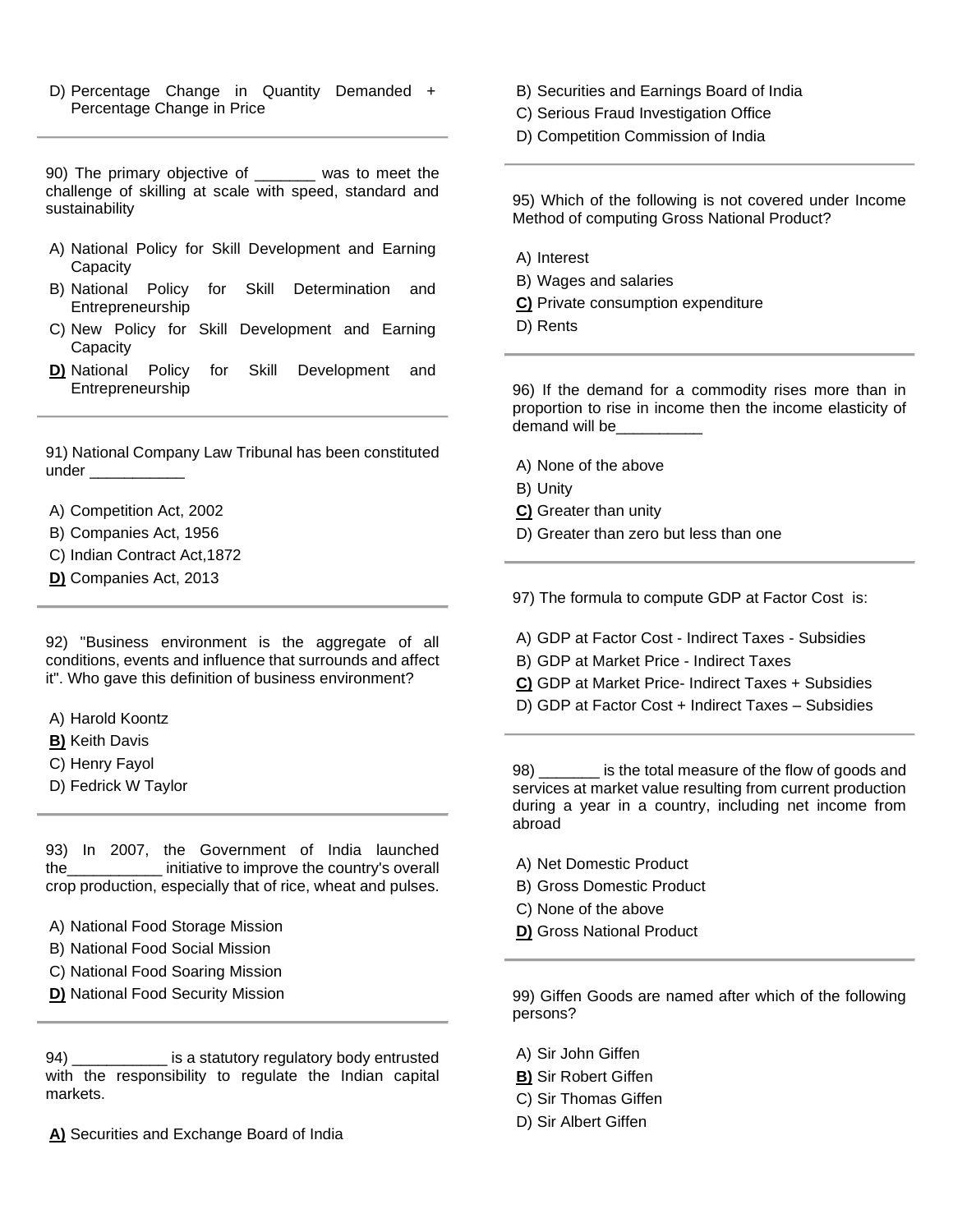100) Which of the following is not the component of calculating national income through expenditure method?

- A) Government expenditure
- **B)** Production for self consumption
- C) Investment expenditure
- D) Consumption expenditure

101) The responsiveness of demand to changes in prices of related commodities is called\_\_\_\_\_\_\_\_

- A) Price elasticity of demand
- **B)** Cross elasticity of demand
- C) Income elasticity of demand
- D) Production elasticity of demand

102) The\_\_\_\_\_\_ states that, all other factors being equal, as the price of a good or service increases, the quantity of goods or services that suppliers offer will increase and vice-versa

- **A)** Law of Supply
- B) Law of Increasing Returns to Scale
- C) Law of Diminishing Marginal Utility
- D) Law of Demand

103) "Windfall gains such as prizes won, lotteries etc. is not to be included in the estimation of national income", is a precaution suggested under which of the following methods of computing national income?

- A) Expenditure Method
- B) Profit Method
- **C)** Income Method
- D) Product Method

104) "The expenditure on second hand goods should not be included as they do not contribute to the current year's production of goods", is a precaution suggested under which of the following methods of computing national income?

- A) Profit Method
- B) Product Method
- C) Income Method

**D)** Expenditure Method

105) The \_\_\_\_\_\_\_ is the response of the quantity demanded to change in price of the commodity

- **A)** Price Elasticity of Demand
- B) Income Elasticity of Demand
- C) Cross Elasticity of Demand
- D) Price Elasticity of Supply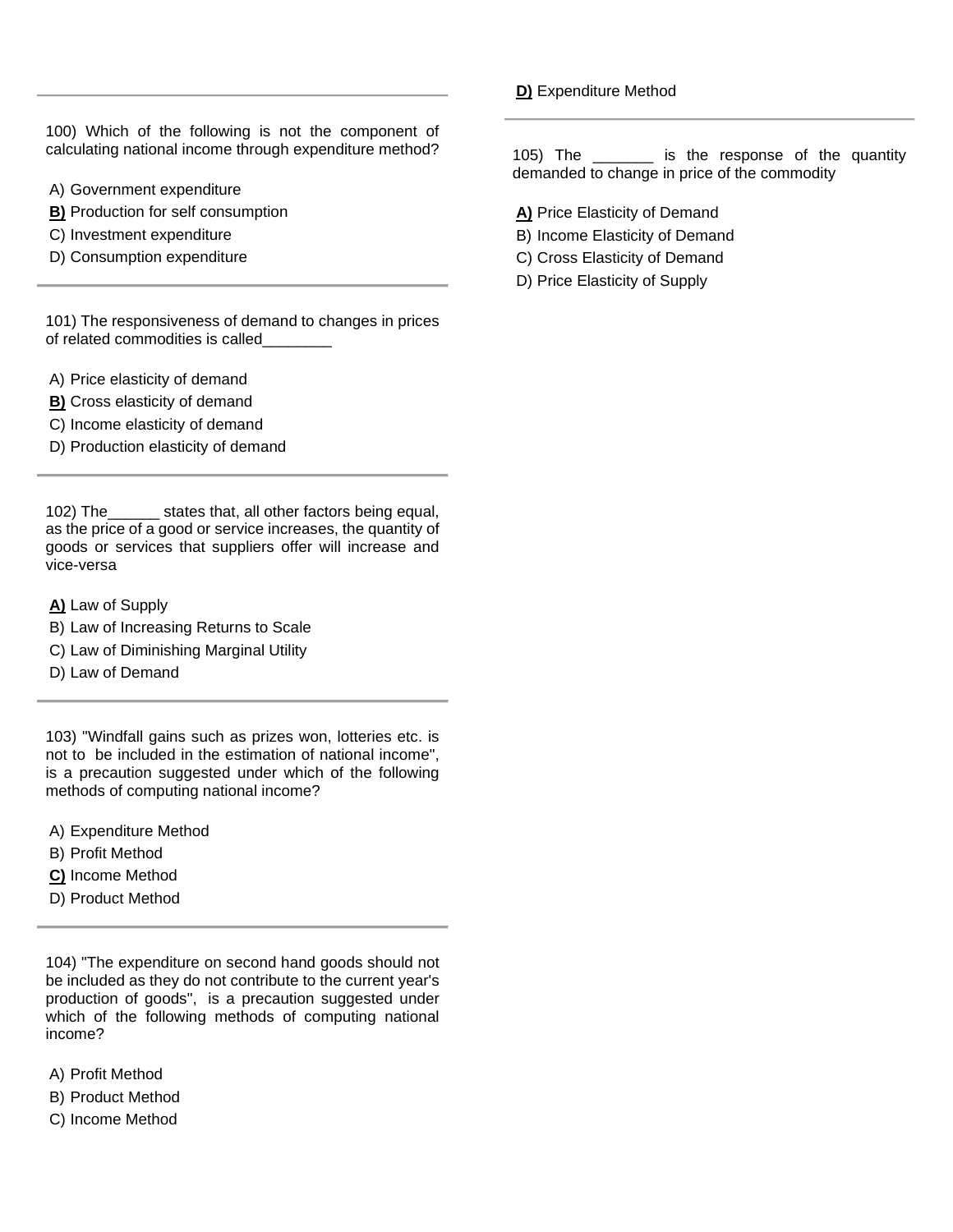## Section 4 - Current Affairs

No. of Questions: 15 Duration in Minutes: 120

106) Who is present union cabinet Minister of Corporate Affairs?

A) Nitin Jairam Gadkari

**B)** Nirmala Sitharaman

C) Piyush Goyal

D) Amit Shah

107) Name the first ever simulated space war exercise conducted by three armed forces of India (Army, Navy, and Air Force) in 2019.

**A)** IndSpaceEx

- B) ArmedSpaceEx
- C) SpaceExer
- D) SpaceEx

108) Who is appointed as the Chief Economist of the International Monetary Fund (IMF)?

A) Maurice Obstfeld

- B) Christine Lagarde
- C) Mahesh Rathore
- **D)** Gita Gopinath

109) Sanjeev Rajput and Yashaswini Singh Deswal were associated with which sport?

- **A)** Shooting
- B) Football
- C) Tennis
- D) Badminton

110) Name the defence minister of India, who is the first to visit Mozambique?

- B) A.K. Antony
- **C)** Rajnath Singh
- D) Manohar Parrikar

111) Recently, Supreme Court approved the separate High Court for which of the following States?

- A) Kerala
- B) Odisha
- **C)** Andhra Pradesh
- D) West Bengal

112) Which is the first state in India to manufacture electric cars?

- A) Maharashtra
- **B)** Tamil Nadu
- C) Uttar Pradesh
- D) Gujarat

113) In which city, Hon'ble Prime Minister Narendra Modi led fifth International Yoga Day 2019?

- A) Lucknow
- **B)** Ranchi
- C) Jaipur
- D) Varanasi

114) Who is the current chairperson of Competition Commission of India?

- A) Dr.Sangeeta Verma
- **B)** Ashok Kumar Gupta
- C) Sudhir Mittal
- D) Ashok Chawla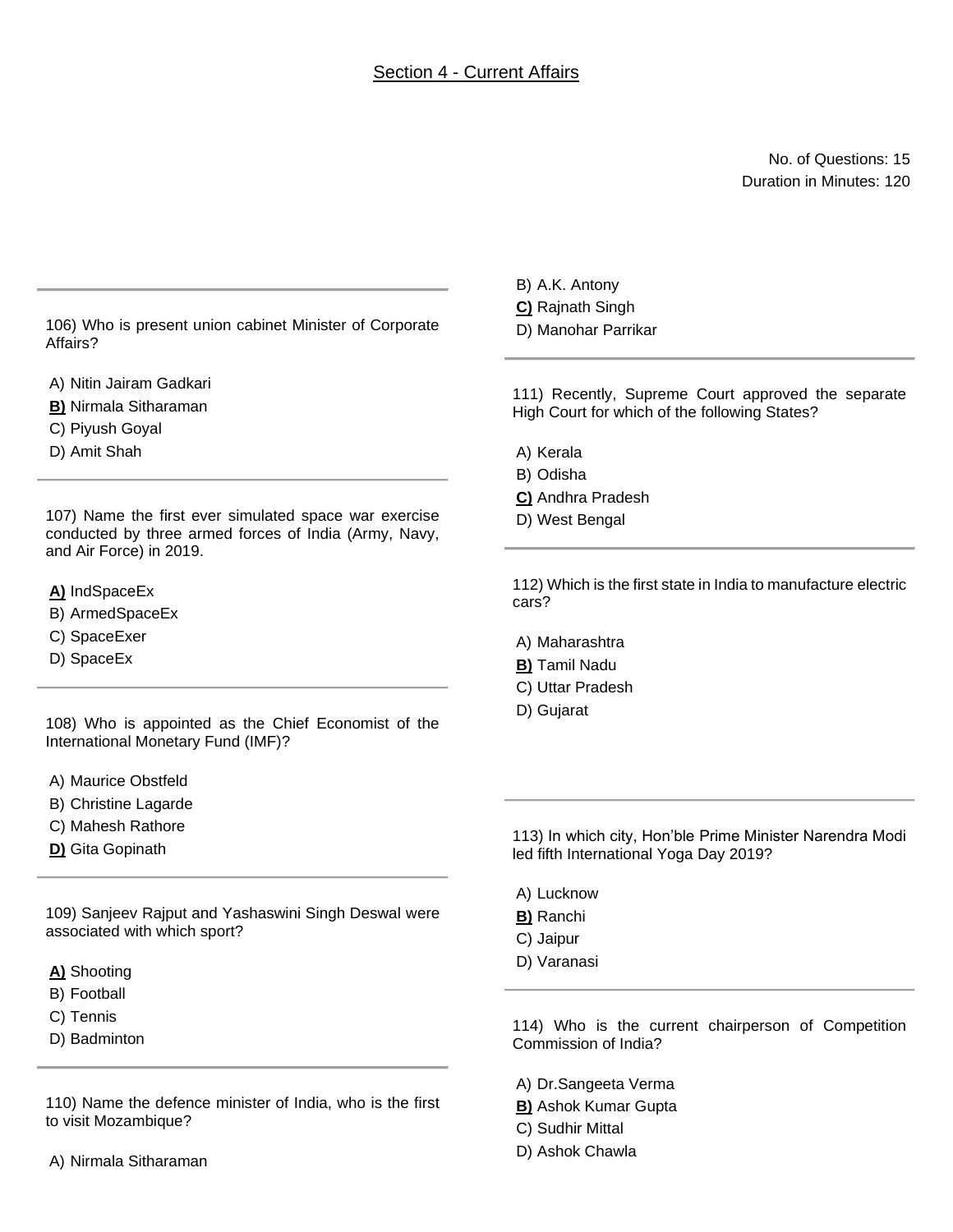115) What is the percentage of reservation quota approved by Union Cabinet for the economically weaker sections in the general category?

**A)** 10%

B) 20%

C) 15%

D) 25%

116) What is the name of the rover of Chandrayaan 2 mission?

A) Virat

B) Drona

**C)** Pragyan

D) Vikram

117) Which bank becomes the first lender to impose charges on UPI transactions, namely, Paytm, Google Pay, PhonePe?

A) Lakshmi Vilas Bank

B) City Union Bank

**C)** Kotak Mahindra Bank

D) ICICI Bank

118) Which company topped the "Fortune Global 500 list 2019?

A) Royal Dutch Shell

B) Volkswagen

**C)** Walmart

D) Saudi Aramco

119) Name the Indian Politician who was honoured with UAE's highest civilian award "Zayed Medal" in 2019.

A) Sushma Swaraj

B) Rajnath Singh

**C)** Narendra Modi

D) Ram Nath Kovind

120) Heads of member countries of which organization were invited to the swearing–in ceremony of India's PM in 2019?

A) ASEAN **B)** BIMSTEC C) UNO D) SAARC